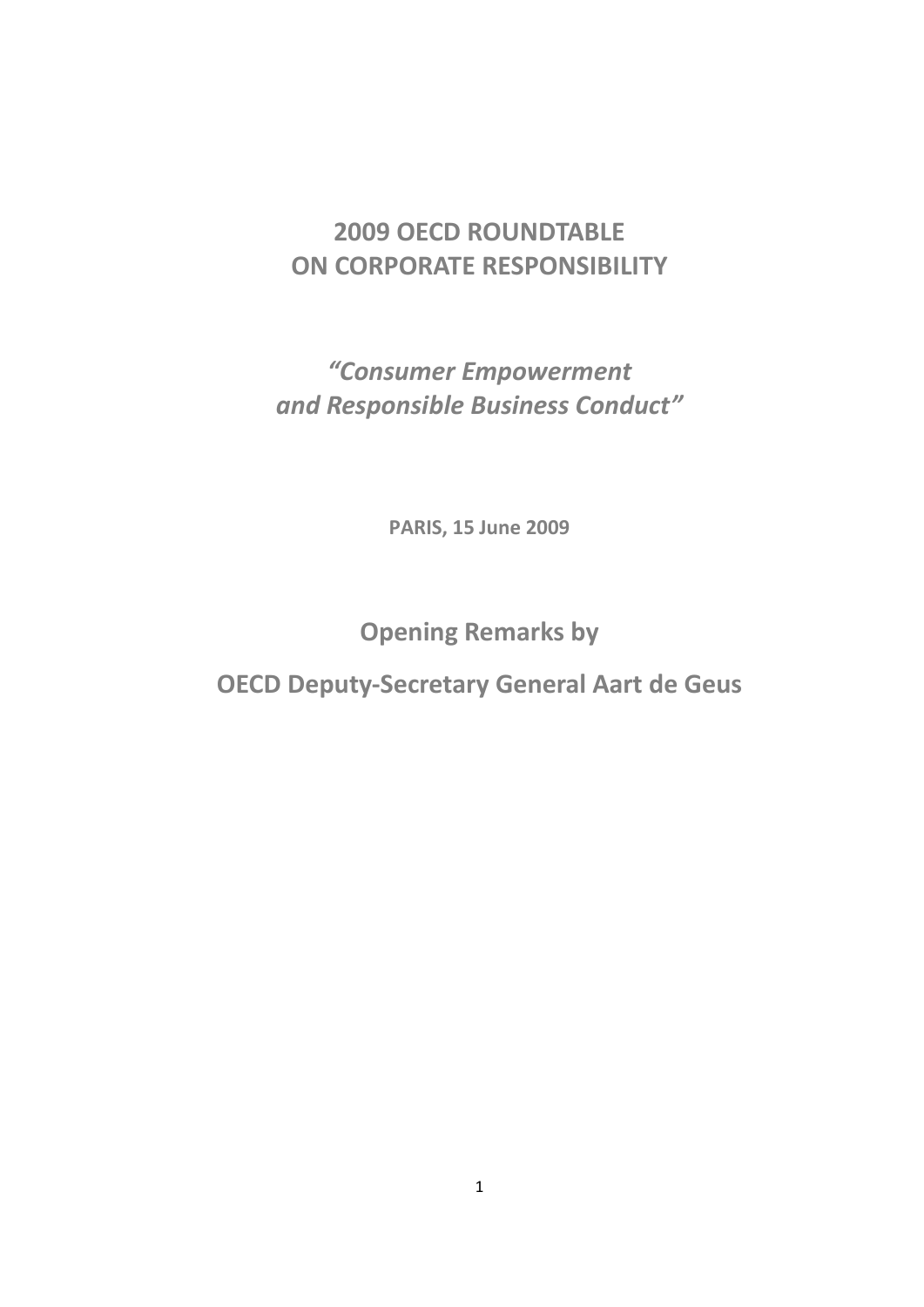**Commissioner Kuneva, Commissioner Nord and President Oschieng, distinguished speakers and participants, good morning.**

**I am delighted to open the 9th edition of the OECD Roundtable on Corporate Responsibility, a flagship event we organise every year on the occasion of the annual review of the implementation of the OECD Guidelines for Multinational Enterprises.** The timing could not be better. The financial and economic crisis has made us acutely aware, perhaps more than ever before, of the critical role of business ethics in our economies. Restoring trust and confidence in global business is essential to ongoing efforts for bringing the world economy back onto a sustainable economic growth path. Furthermore, the Roundtable is being held in the run-up to major international gatherings -- the OECD Ministerial Meeting of 24-25 June 2009 and the G8 Leaders Summit in L'Aquila on 8-10 July 2009 -- both are expected to give special attention to the issue of "global ethical standards" -- and the 15<sup>th</sup> Conference of the Parties on Climate Change in Copenhagen in December 2009. Be assured that the ideas and proposals you offer today will be heard and can make a difference.

**The general theme of the Conference**, **"Consumer Empowerment and Responsible Business Conduct" is well chosen and the programme raises very pertinent issues.** 

- Although consumers are one of the critical drivers of the market economy, as a constituency they still appear to be the "poor child' or "forgotten variable" in the corporate responsibility debate. Surveys suggest that consumers do not realize the huge power they have in influencing corporate behaviour. And even or when they are aware of it, they don't quite know how to exercise it effectively.
- **Supply chains** are probably one of the most difficult challenges in ensuring the safety and quality of goods and services produced for the general public. Globalisation has made it harder for consumers to cope with deceptive or fraudulent practices on products outsourced from far away under different, and sometimes sub-optimal, regulatory regimes.
- Consumers have tremendous potential to contribute to resolving social problem at home and globally. For example, through their purchasing behaviour, they can make a strong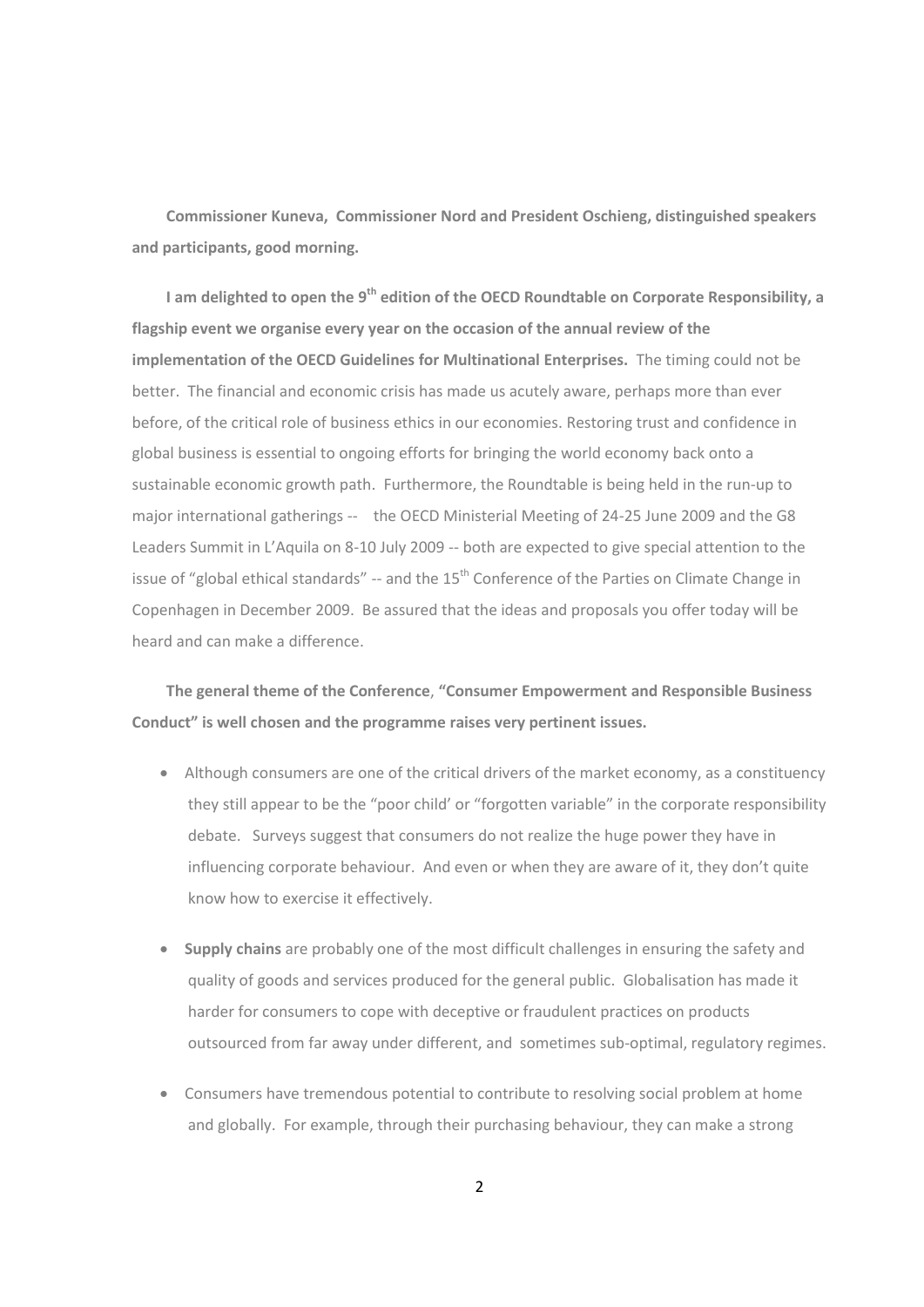contribution to the fight against **global warming and climate change,** but a great deal of effort is needed to mobilise them around this live-threatening issue and convince them to change their consumption habits. Companies have an important role in encouraging consumers to behave more responsibly towards society. Yet, for example, only a small minority of companies currently put on the market "green" and "ethical "goods and services, although I should note, the proportion is growing.

 The financial crisis also gives a painful illustration that consumers need to be better informed of the risks attached to different kinds of investments. The OECD has a leading edge in **financial education** and I am happy that this issue will be discussed.

**But the most important objective we have today is to find out from you how the OECD Guidelines for Multinational Enterprises** can best promote the interests of consumers and clarify international corporate responsibilities.

 **The OECD Guidelines are the sole multilateral government-agreed instrument that defines business responsibilities towards consumers**. They state that enterprises should respect health and safety regulatory standards, provide accurate and clear information regarding their products and not engage in deceptive, misleading or fraudulent practices, protect consumer privacy. They also invite MNEs to co-operate fully with public authorities in the prevention or removal of serious threats to public health and safety.

These recommendations apply to enterprises originating from or operating in any one of the 41 countries adhering to the Guidelines, including 11 non –OECD countries. National Contact Points have the obligation to actively promote the Guidelines and offer their good offices in case of alleged misconduct on the part of foreign investors. In 2007 the OECD adopted a complementary Recommendation on consumer dispute resolution and redress. To my knowledge, **no other official international mechanism apart from the OECD Guidelines provides a government-based mechanism to resolve cross-border disputes between consumers and enterprises**.

It is not a coincidence that the OECD Guidelines have received high level political recognition, including by the UN and the G8, as a leading benchmark for responsible business conduct. But with this recognition also comes with responsibilities. Next year will mark the tenth anniversary of the last review of the OECD Guidelines. Adhering